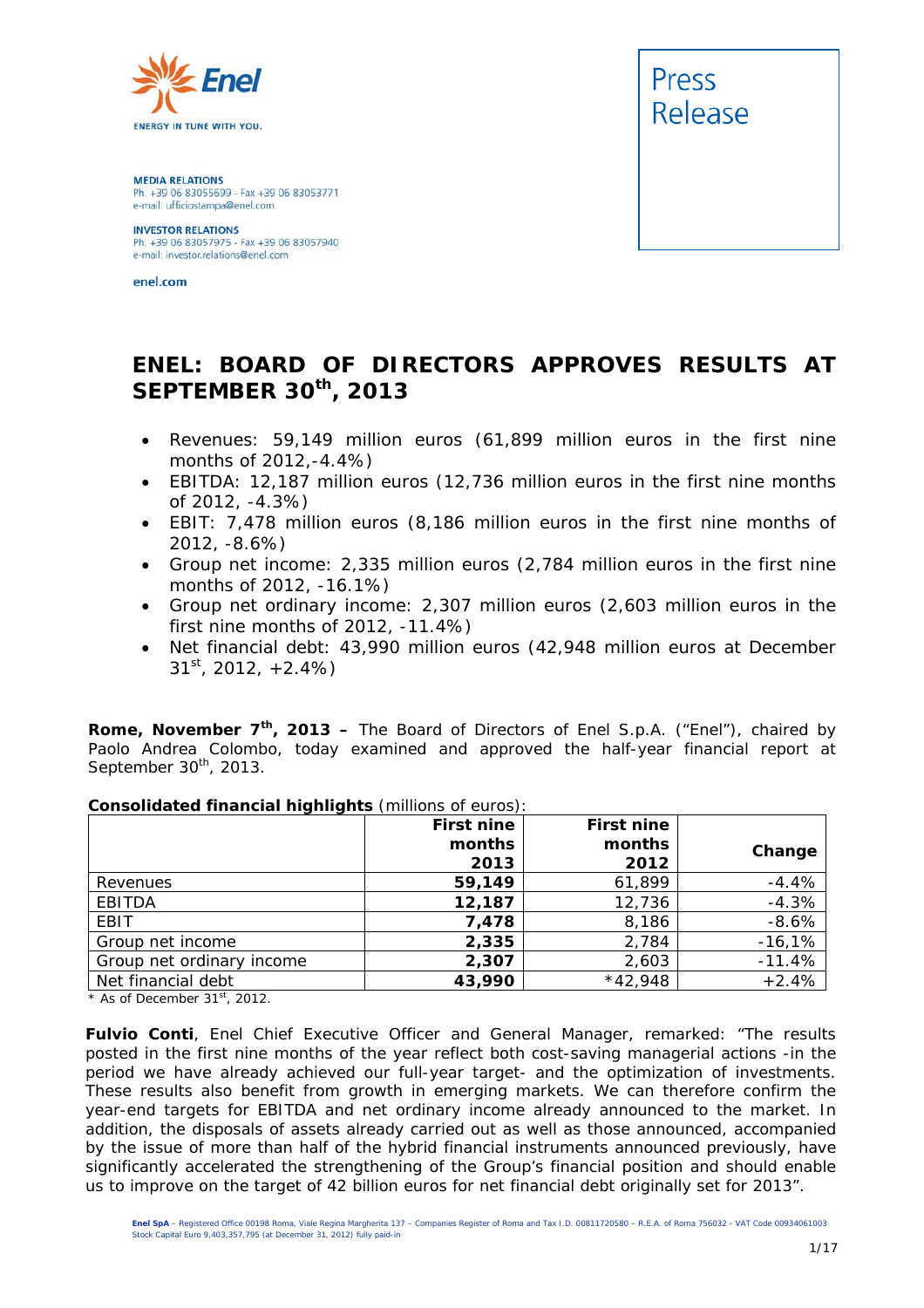



\*\*\*\*\*

Unless otherwise specified, the balance sheet figures as of September 30<sup>th</sup>, 2013, exclude assets and liabilities held for sale, which essentially regard Marcinelle Energie, Artic Russia (including the latter's interest in SeverEnergia), Enel Rete Gas and other minor positions that on the basis of the status of negotiations for their sale to third parties meet the requirements of IFRS 5 for such classification.

Following the application, as from January  $1<sup>st</sup>$ , 2013 with retrospective effect, of the new version of "IAS 19 – Employee benefits", it was necessary, as provided for in the applicable accounting standards, to restate the amounts for certain items of the balance sheet initially presented in the consolidated financial statements as of December 31st, 2012, and certain income statement items reported in the interim financial report as of September 30<sup>th</sup>, 2012. More specifically, the amendments eliminated the "corridor approach", utilized by the Group up until December 31<sup>st</sup>, 2012, making it necessary to recognize all actuarial gains and losses in equity. Accordingly, the amortisation of the excess gains and losses outside the corridor, as quantified in performing actuarial calculations as of December 31<sup>st</sup>, 2011, pertaining to the first nine months and 3rd Quarter of 2012 was eliminated from the income statement. In addition, the actuarial gains and losses not recognised in application of the previous method were recognised in Group equity, with the consequent adjustment of the associated obligation for employee benefits and net plan assets in the balance sheet, net of theoretical tax effects and amounts pertaining to non-controlling interests. In addition, as the recognition of past service cost in profit or loss can no longer be deferred, the amount not recognised in the previous periods was entirely recognised in the equity and the related obligation for employee benefits was increased. Once again, the theoretical tax effects and amounts pertaining to non-controlling interests were also calculated.

In addition, the change made by the Group at the end of 2012 in the accounting policies for white certificates produced a number of changes in the amounts reported in the income statement for the first nine months and 3rd Quarter of 2012, which have been restated appropriately and re-presented here for comparative purposes only.

Finally, as a result of the definitive purchase price allocations for the Kafireas pipeline and Stipa Naya (two Renewable Energy Division companies), which were completed after December 31<sup>st</sup>, 2012, the balance sheet items at that date were restated to reflect the fair value adjustment of the assets acquired and liabilities assumed.

This press release uses a number of "alternative performance indicators" not envisaged in the IFRS-EU accounting standards (EBITDA, net financial debt, net capital employed, net assets held for sale, Group net ordinary income). In accordance with recommendation CESR/05-178b published on November  $3<sup>rd</sup>$ , 2005, the criteria used to calculate these indicators are described at the end of the press release.

\*\*\*\*\*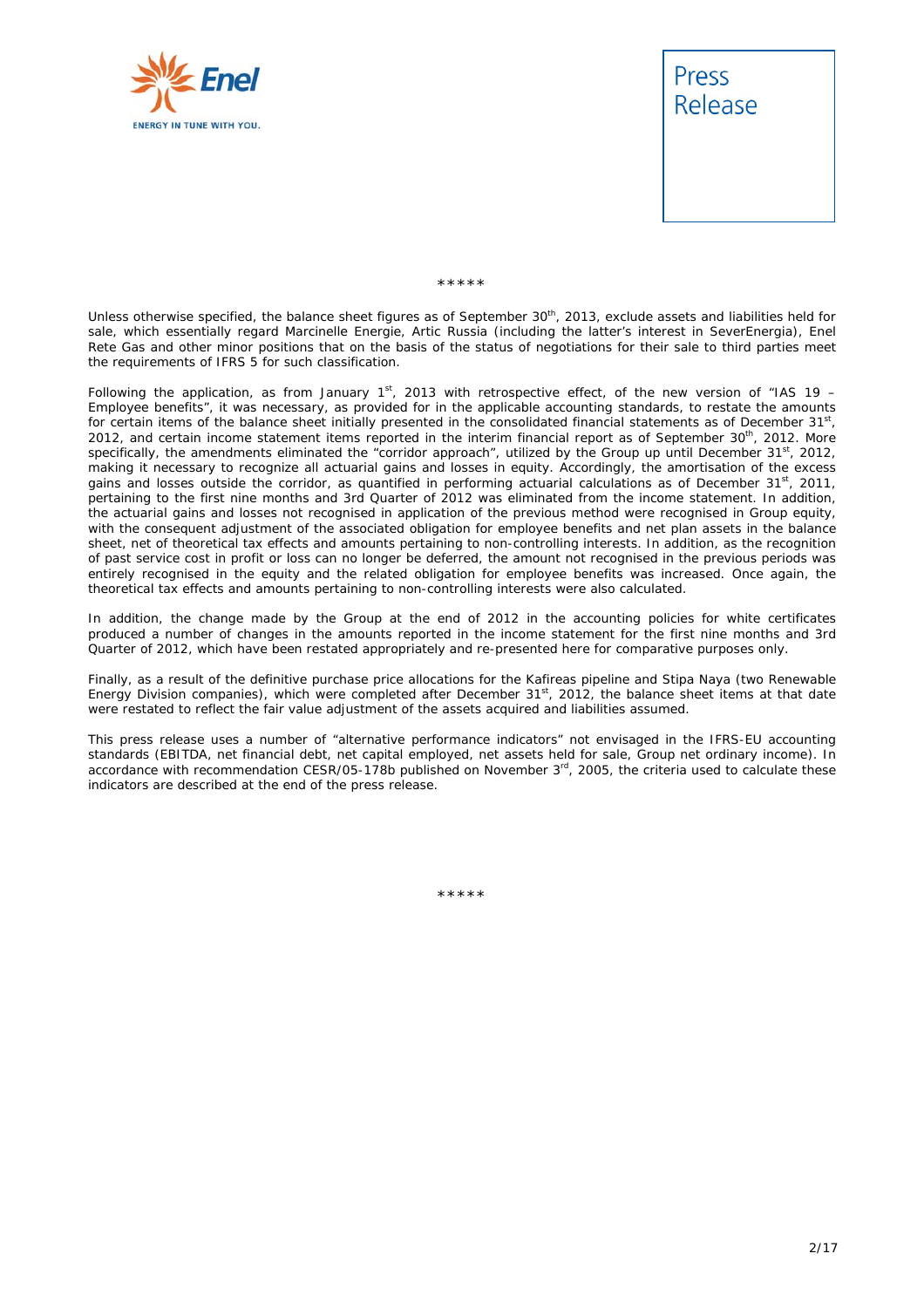



#### **OPERATIONAL HIGHLIGHTS**

#### **Electricity and gas sales**

Electricity sold by the Enel Group to end users in the first nine months of 2013 came to 221.5 TWh, a decrease of 17.1 TWh (-7.2%) compared with the same period of 2012.

The fall in volumes sold is mainly attributable to declines in the Italian market (-8.2 TWh) and abroad (-8.9 TWh), due essentially to operations in the Iberian peninsula (-5.5 TWh) and in France (-3.8 TWh), with the latter attributable to the decline in available capacity following the Group's withdrawal from the Flamanville3 project in late 2012. These negative factors were only partially offset by greater sales in Latin America (+1.3 TWh), especially in Brazil and Chile.

Gas sold to end users amounted to 6.1 billion cubic meters (2.9 billion cubic metres in Italy and 3.2 billion cubic meters in the Iberian peninsula) a slight decline of 0.1 billion cubic metres on the year-earlier period (-1.6%), essentially attributable to sales of gas in Italy.

#### **Power generation**

Net electricity generated as a whole by the Enel Group in the first nine months of 2013 amounted to 213.9 TWh (-4.7% compared with 224.4 TWh in the first nine months of the previous year), of which 55.3 TWh in Italy and 158.6 TWh abroad.

Enel Group power plants in Italy generated 55.3 TWh, a decrease of 2.1 TWh compared with the first nine months of 2012. Conventional thermal generation decreased by 7.8 TWh, partly offset by a substantial rise in hydroelectric generation (+5.2 TWh) thanks to more favourable water conditions in the first nine months of 2013 than in the same period of the previous year.

Electricity demand in Italy in the first nine months of 2013 amounted to 239.0 TWh, down 3.7% compared with the same period of 2012, while net electricity imports dipped slightly (by -0.1 TWh or -0.4%).

Net electricity generated by the Enel Group abroad in the first nine months of 2013 totalled 158.6 TWh, a decline of 8.4 TWh (-5.0%) compared with first nine months of 2012. The decrease is essentially attributable to a drop in generation by Endesa (-9.3 TWh), especially by its plants in the Iberian peninsula.

Of all the electricity generated by Enel Group power plants in Italy and internationally, 52.7% came from conventional thermoelectric generation, 32.9% from renewables (hydroelectric, wind, geothermal, biomass, cogeneration and solar) and the residual 14.4% from nuclear power.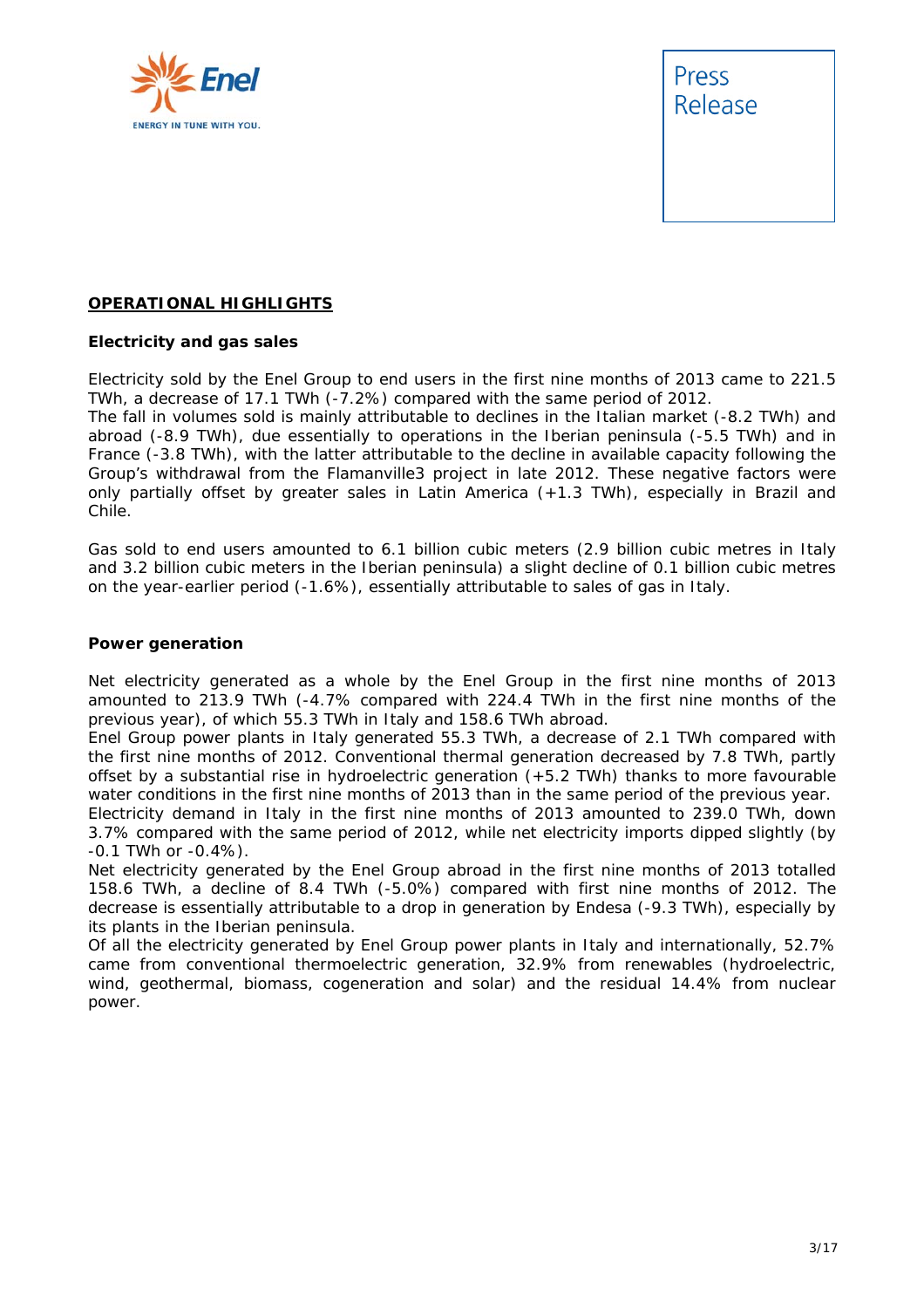



#### **Distribution of electricity**

Electricity transported by the Enel Group network totalled 302.5 TWh in the first nine months of the year, of which 171.9 TWh in Italy and 130.6 TWh in the other countries in which the Enel Group operates.

The volume of electricity distributed in Italy declined by 8.8 TWh (-4.9%) compared with the same period of the previous year.

Electricity distributed abroad came to 130.6 TWh, a decrease of 2.0 TWh (-1.5%) compared with first nine months of 2012, mainly due to lower volumes of electricity distributed by Endesa in the Iberian peninsula.

\*\*\*\*\*

#### **FINANCIAL HIGHLIGHTS**

#### **Consolidated results for the first nine months of 2013**

**Revenues** in the first nine months of 2013 amounted to 59,149 million euros, a decrease of 2,750 million euros or -4.4% compared with the same period of 2012. Such decrease is essentially due to lower revenues from the sale of electricity, only partially offset by greater revenues from the transport of electricity and the sale of fuels. The above drop in Group revenues also includes a negative net impact of 766 million euros attributable to the change in the average exchange rates against the euro of the currencies of the countries in which the Group operates, Other factors explaining the drop in revenues include the negative impact for an amount of 615 million euros due to the recognition, in the third quarter of 2012, of the right to be reimbursed acknowledged by Italy's Authority for Electricity and Gas, for costs incurred by the Group following the termination of the Electrical Worker Pension Fund ("FPE"), while the first nine months of 2013 saw the recognition of a government grant of 291 million euros from Argentine authorities with Resolución no. 250/13, connected with the *Mecanismo Monitoreo de Costes*.

More specifically, the revenues of the Sales business area amounted to 12,687 million euros (-8.5%), those of the Generation and Energy Management business area came to 17,605 million euros (+2.2%), those of Infrastructure and Networks Division totalled 5,597 million euros (- 8.0%; +2.4% excluding the FPE reimbursement), those of the Iberia and Latin America Division amounted to 23,280 million euros (-7.4%), those of the International Division amounted to 5,682 million euros (-10.2%) and those of the Renewable Energy Division totalled 2,093 million euros (+8.8%).

**EBITDA** in the first nine months of 2013 amounted to 12,187 million euros, decreasing by 549 million euros (-4.3%) compared with the first nine months of 2012. Excluding the aforementioned effect of changes in the average exchange rates of local currencies against the euro (a loss of 242 million euros) and the impact of the FPE reimbursement and grant mentioned above, in the revenues section, EBITDA was essentially unchanged compared with the same period of 2012. More specifically, the strong performance of the Sales business area and the Infrastructure and Networks and Renewable Energy Divisions, together with the positive contribution of operations in Latin America (despite being heavily penalized by adverse developments in exchange rates) were essentially offset by the decline in the generation margin, especially in Italy and Spain. EBITDA for the first nine months of 2013 includes the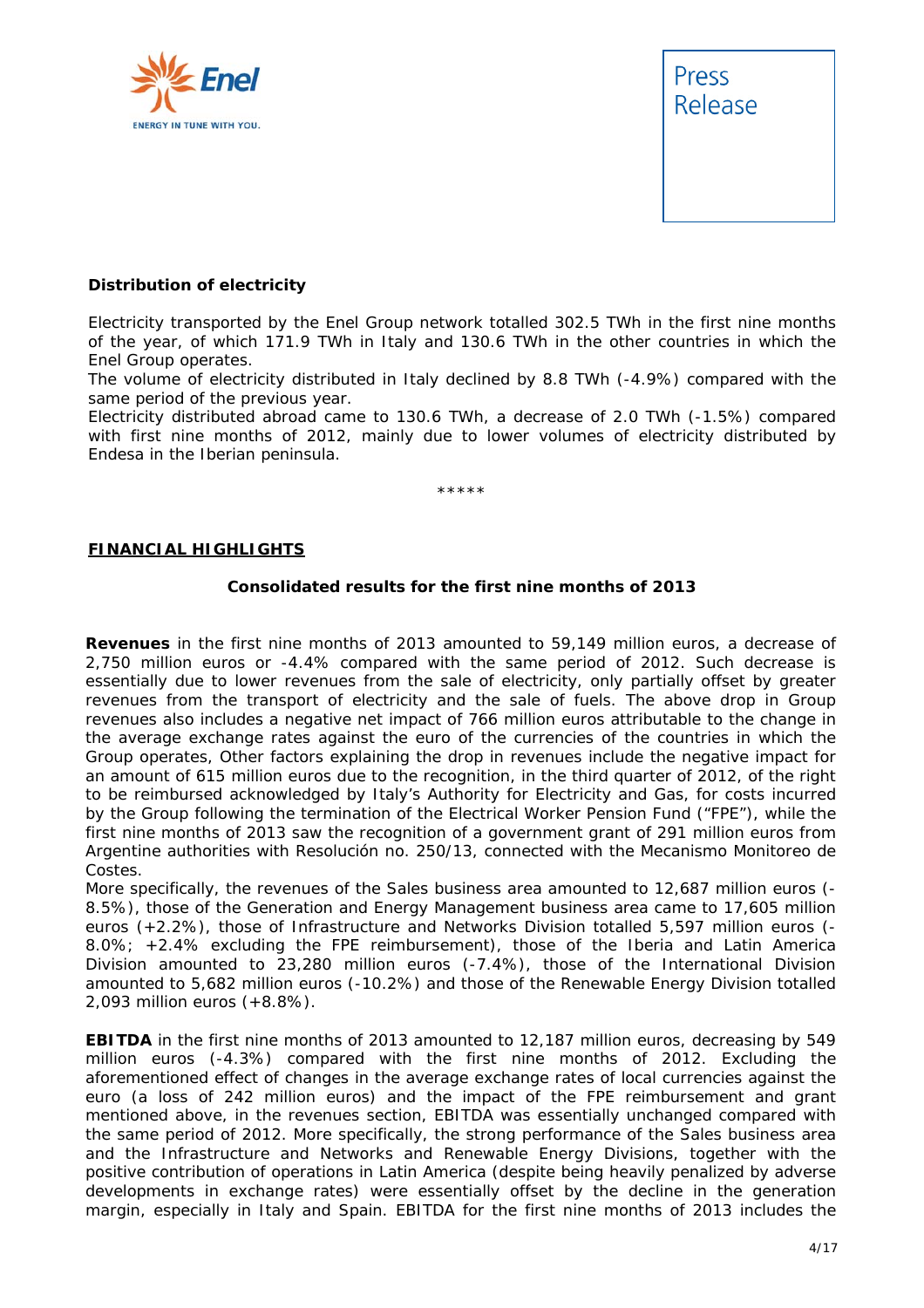



accruals related to the agreements with the relevant Unions implementing the provisions of Article 4, paragraphs 1-7 ter, of Law 92/12 (the Fornero Act), which was fully offset by the effect of the elimination, in the 3rd Quarter of 2013, of a supplementary post-employment plan.

Specifically, the EBITDA of the Sales business area came to 678 million euros (+37.2%), that of the Generation and Energy Management business area totalled 964 million euros (-6.2%), that of the Infrastructure and Networks Division came to 2,897 million euros (-11.2%; +9.4% excluding the FPE reimbursement), that of the Iberia and Latin America Division was 5,325 million euros (-5.5%), that of the International Division amounted to 903 million euros (- 18.3%) and that of the Renewable Energy Division totalled 1,311 million euros (+16.6%).

**EBIT** in the first nine months of 2013 amounted to 7,478 million euros, a decline of 708 million euros (-8.6%) compared with the corresponding period of 2012, taking into account higher depreciation, amortization and impairment losses for 159 million euros.

Broken down by individual business areas and divisions, the EBIT of the Sales business area was 272 million euros (+68.9%), that of the Generation and Energy Management business area totalled 579 million euros (+3.2%), that of the Infrastructure and Networks Division came to 2,173 million euros (-12.9%; +15.5% excluding the FPE reimbursement), that of the Iberia and Latin America Division was 3,105 million euros (-8.1%), that of the International Division amounted to 471 million euros (-43.0%) and that of the Renewable Energy Division totalled 848 million euros (+11.0%).

**Group net income** in the first nine months of 2013 amounted to 2,335 million euros, a decrease of 449 million euros (-16.1%) compared with the corresponding period of 2012. More specifically, the reduction of net income in the period is impacted by the aforementioned EBIT decrease as much as it is impacted by the increase in the net income pertaining to noncontrolling interests. These negative effects were only partially offset by the reduction in net financial expense, which in the first nine months of 2012 included the gain on the disposal of 5.1% of Terna.

**Group net ordinary income** in the first nine months of 2013 amounted to 2,307 million euros, a decline of 296 million euros (-11.4%) compared with the corresponding period of the previous year.

The **consolidated balance sheet** as of September 30<sup>th</sup>, 2013 shows net capital employed, including net assets held for sale of 614 million euros (309 million euros as of December  $31^{st}$ , 2012), of 97,007 million euros (95,035 million euros as of December  $31<sup>st</sup>$ , 2012). It is funded by shareholders' equity attributable to shareholders of the Parent Company and noncontrolling interests of 53,017 million euros (52,087 million euros as of December  $31^{st}$ , 2012) and net financial debt of 43,990 million euros (42,948 million euros as of December  $31^{st}$ . 2012). As of September 30<sup>th</sup>, 2013, the **debt/equity ratio** was 0.83, compared with 0.82 at the end of 2012.

**Capital expenditure** in the first nine months of 2013 amounted to 3,701 million euros, a decrease of 676 million euros compared with the corresponding period of 2012. The decline reflects the investment optimization policy adopted by the Group.

Group **employees** as of September 30<sup>th</sup>, 2013, numbered 72,743 (73,702 as of December  $31<sup>st</sup>$ , 2012). The change, a decrease of 959, essentially reflects the negative balance between new hirings and terminations, only partially offset by the impact of the change in the scope of consolidation (an increase of 27) with the acquisition of 50% of PowerCrop by the Renewable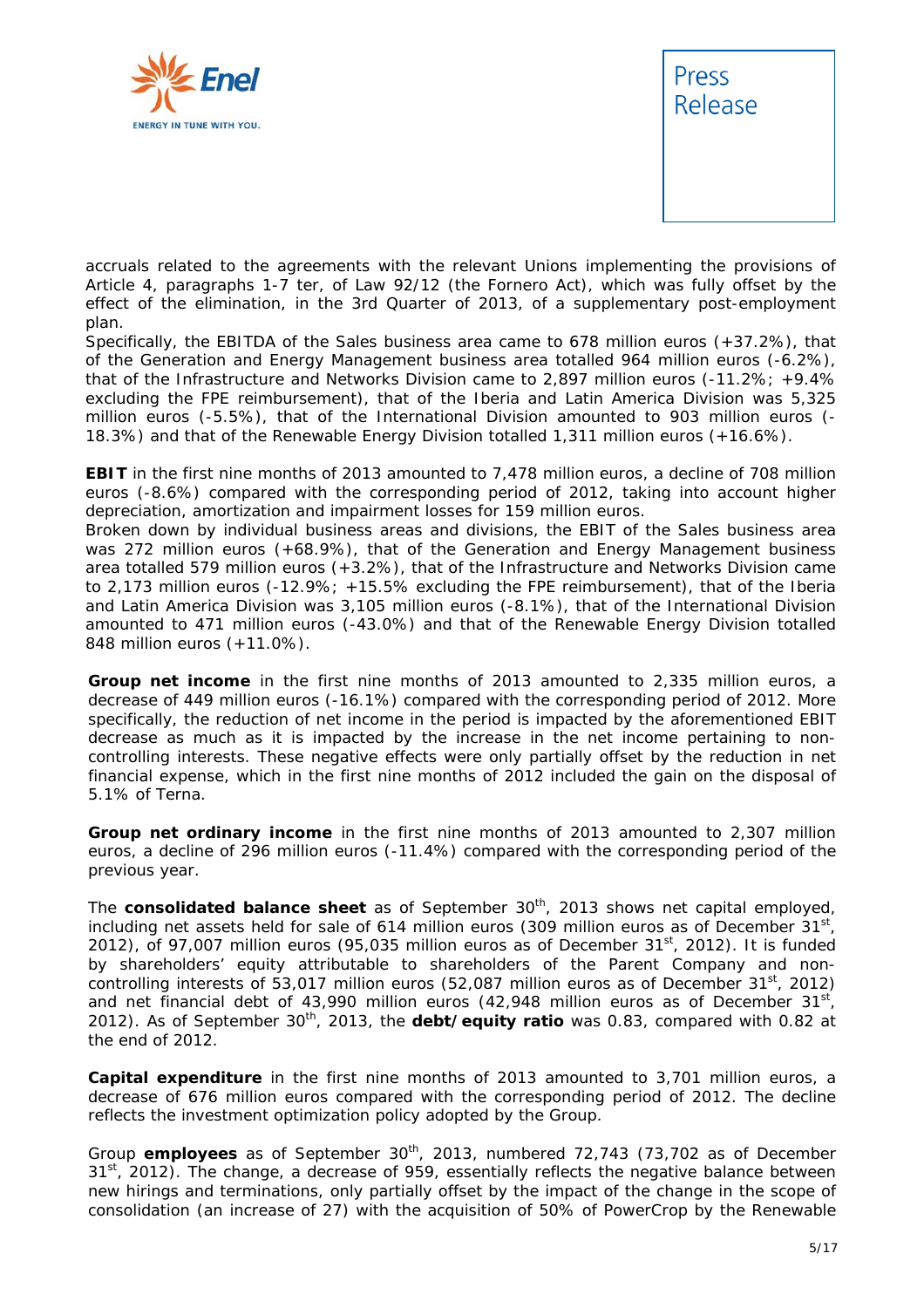



Energy Division. As regard terminations in the period, as from September 2013, the main Italian companies initiated an early retirement program under the provisions of Article 4, paragraphs 1-7 *ter*, of Law 92/2012 (the Fornero Act).

\*\*\*\*\*

#### **Consolidated results for the third quarter of 2013**

**Consolidated financial highlights** (millions of euros):

|                           | Third quarter<br>2013 | Third quarter<br>2012 | Change   |
|---------------------------|-----------------------|-----------------------|----------|
| Revenues                  | 18,992                | 21,207                | $-10.4%$ |
| EBITDA                    | 3,894                 | 4,421                 | $-11.9%$ |
| EBIT                      | 2,310                 | 2,801                 | $-17.5%$ |
| Group net income          | 655                   | 949                   | $-31.0%$ |
| Group net ordinary income | 655                   | 949                   | $-31.0%$ |

**Revenues** in the third quarter of 2013 amounted to 18,992 million euros, a decline of 2,215 million euros compared with the corresponding period of 2012. The decrease is essentially attributable to the decline in revenues from the sale of electricity, only partially offset by higher revenues from the transport of electricity. As noted earlier, revenues for the third quarter of 2012 included 615 million euros in respect of the reimbursement of the cost incurred following the elimination of the Electrical Worker Pension Fund. The revenues of the Sales business area amounted to 3,975 million euros (-10.7%), those of the Generation and Energy Management business area totalled 5,453 million euros (-7.9%), those of the Infrastructure and Networks Division came to 1,813 million euros (-21.1%; +7.7% excluding the FPE reimbursement from revenues for the third quarter of 2012), those of the Iberia and Latin America Division were 7,644 million euros (-11.6%), those of the International Division amounted to 1,865 million euros (-9.1%) and those of the Renewable Energy Division totalled 591 million euros (-0.2%).

**EBITDA** in the third quarter of 2013 amounted to 3,894 million euros, a decrease of 527 million euros (-11.9%) compared with the third quarter of 2012, mainly due to the impact of the reimbursement received in the same period of the previous year following the elimination of the Electrical Worker Pension Fund. The EBITDA of the Sales business area amounted to 201 million euros (+21.1%), that of the Generation and Energy Management Division declined to 297 million euros (-11.1%), that of the Infrastructure and Networks Division came to 931 million euros (-27.8%; +38.1% excluding the FPE reimbursement), that of the Iberia and Latin America Division amounted to 1,711 million euros (-12.7%), that of the International Division was 338 million euros (-2.6%) and that of the Renewable Energy Division rose to 338 million euros (+6.6%).

**EBIT** for the third quarter of 2013 amounted to 2,310 million euros, a decline of 491 million euros (-17.5%) compared with the same period of 2012, with depreciation, amortization and impairment losses falling by 36 million euros.

With regard to the results of the individual business areas and divisions, the EBIT of the Sales business area amounted to 82 million euros (+134.3%), that of the Generation and Energy Management business area was 161 million euros (-8.5%), that of the Infrastructure and Networks Division totalled 694 million euros (-29.3% including the impact of the FPE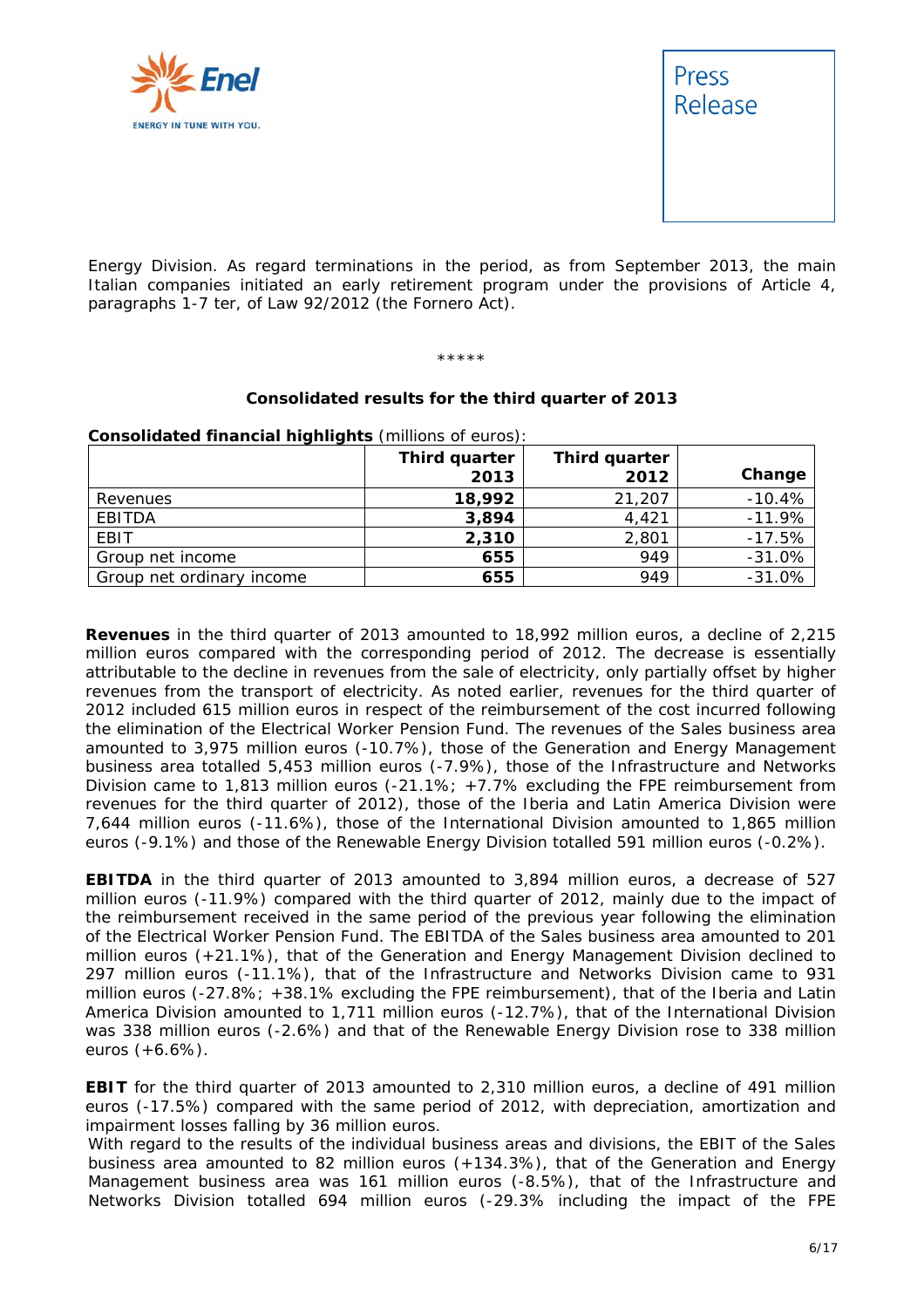



reimbursement), that of the Iberia and Latin America Division stood at 929 million euros (- 22.8%), that of the International Division amounted to 209 million euros (-9.1%) and that of the Renewable Energy Division was 181 million euros (-6.7%).

**Group net income** for the third quarter of 2013 amounted to 655 million euros, compared with 949 million euros in the third quarter of 2012, a decrease of 294 million euros (-31.0%). The decline is essentially attributable to the decrease in EBIT.

\*\*\*\*\*

#### **RECENT KEY EVENTS**

On **August 29th, 2013**, the subsidiary Enel Green Power S.p.A. ("EGP") announced that it had been awarded the right to enter into three 20-year electricity supply contracts with the Brazilian Chamber of Commercialization of Electric Energy (*Camara de Comercializaçao da Energia Eletrica* - CCEE) to deliver power produced by three wind projects with a total capacity of 88 MW. The plants are located in the state of Bahia, in north-eastern Brazil, where the company already has more than 146 MW of capacity under construction. These new contracts represent an extension of the projects the company was already awarded with in 2010 and 2012 public auctions in the same region. Once completed, the three new wind projects, requiring a total investment of about 163 million US dollars, will be able to generate more than 400 GWh per year, helping to meet the growing demand for power in Brazil.

On **September 4th, 2013**, Enel SpA announced the launch of a multi-tranche international issue of non-convertible bonds for institutional investors in the form of subordinated hybrid instruments with an average maturity of about 60 years, denominated in euros and pounds sterling in the total amount of about 1.7 billion euros. Both issues were carried out in execution of the resolution of the Board of Directors of Enel of May  $7<sup>th</sup>$ , 2013. They form part of the measures to strengthen the financial structure of the Enel Group set out in the business plan presented to the financial community on March  $13<sup>th</sup>$ , 2013.

The issue is structured in the following two tranches: (i) 1,250 million euros maturing on January 10<sup>th</sup>, 2074, issued at a price of 98.956 with an annual fixed coupon of 6.50% until the first early redemption date scheduled for January 10<sup>th</sup>, 2019. As from that date and until maturity, the rate will be equal to the 5-year euro swap rate plus a spread of 524.20 basis points and interest rate step-up of 25 basis points from January 10<sup>th</sup>, 2024 and a further 75 basis points from January 10<sup>th</sup>, 2039; (ii) 400 million pounds sterling maturing on September 10th, 2075, issued at a price of 98.698 with an annual fixed coupon of 7.75% (hedged with a euro swap at a rate of around 7%) until the first early redemption date scheduled for September  $10^{th}$ , 2020. As from that date and until maturity, the rate will be equal to the 5year GBP swap rate plus a spread of 566.2 basis points and interest rate step-up of 25 basis points from September 10<sup>th</sup>, 2025 and an additional 75 basis points from September 10<sup>th</sup>, 2040.

The bonds have been listed on the Irish Stock Exchange. In consideration of their maturity and subordinated status, the tranches have been assigned ratings of BB+ by Standard&Poor's, Ba1 by Moody's and BBB- by Fitch.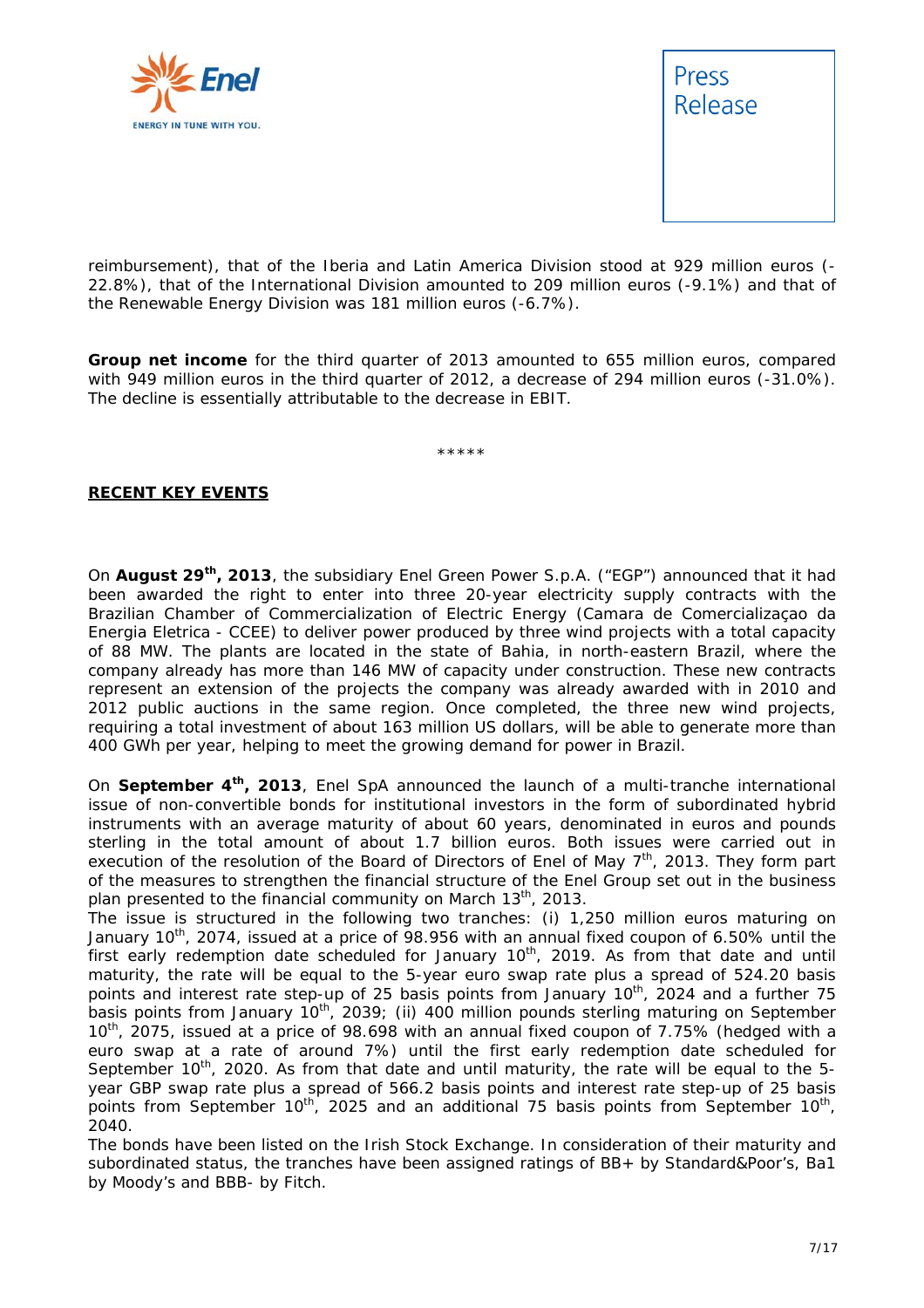



Also on **September 4th, 2013**, the subsidiary Enel Green Power announced that it had been awarded energy supply contracts with three hydro projects with a total capacity of 102 MW in Brazil's first "New Energy Auction" in 2013 for "A-5" power. The three plants, located close together in the state of Mato Grosso in mid-western Brazil, will require a total investment of about 248 million US dollars. Once operational, they will be able to generate up to around 490 GWh of sustainable power per year, helping meet the considerable demand for new power in the country, which is forecast to grow at an annual rate of 4% until 2020.

Enel Green Power has been awarded 30-year energy supply contracts providing for the sale of a specified amount of power generated by the three hydro plants to a pool of distribution companies operating in the Brazilian regulated market.

The 102 MW of hydroelectric capacity join the 401 MW of wind power that Enel Green Power was awarded in Brazilian public auctions in 2010, 2011, 2012 and 2013 – of which 283 MW already under construction– and the 93 MW of hydroelectric capacity already in operation for some time in the country, of which 38 MW divided among 9 plants in the state of Mato Grosso.

On **September 18th, 2013**, Enel announced the launch of a multi-tranche international issue in the United States of non-convertible bonds for institutional investors in the form of subordinated hybrid instruments with an average maturity of about 60 years, denominated in US dollars in the amount of 1,250 million dollars, equal to about 936 million euros. This issue was also carried out in execution of the resolution of the Board of Directors of Enel of May 7<sup>th</sup>, 2013 and forms part of the measures to strengthen the financial structure of the Enel Group set out in the business plan presented to the financial community on March  $13<sup>th</sup>$ , 2013.

The transaction involves the issue of a 1,250 million dollar bond maturing on September  $24<sup>th</sup>$ , 2073, at a price of 99.183 with a semi-annual fixed coupon of 8.75% (hedged with a euro swap at a rate of around 7.50%) until the first early redemption date scheduled for September  $24<sup>th</sup>$ , 2023. As from that date and until maturity, the rate will be equal to the 5-year USD swap rate plus a spread of 588 basis points and interest rate step-up of 25 basis points and an additional 75 basis points from September 24<sup>th</sup>, 2043.

The bonds have been listed on the Irish Stock Exchange. In consideration of their maturity and subordinated status, the tranches have been assigned ratings of BB+ by Standard&Poor's, Ba1 by Moody's and BBB- by Fitch.

On **September 19th, 2013**, the subsidiary Enel Trade S.p.A. signed a 25-year agreement with the Shah Deniz Consortium to purchase part of the gas that will be produced by Stage 2 of the Shah Deniz field in Azerbaijan. The gas will be transported to Italy through the Trans-Adriatic Pipeline (TAP). Gas supplies from Azerbaijan will be used by Enel to supply its Italian market. The agreement will enter force following the final investment decision on the Shah Deniz - Stage 2 project, which is scheduled to take place by the end of 2013. The delivery of gas is due to start no earlier than 2019. Stage 2 development of the Shah Deniz field, which lies some 70 kilometres offshore in the Azerbaijan sector of the Caspian Sea, will enable the production of 16 billion cubic meters of gas, adding to the 9 billion cubic meters already produced by the field's Stage 1.

On **September 24th, 2013**, Enel, acting through its wholly-owned subsidiary Enel Investment Holding BV, reached an agreement with Itera, a wholly-owned subsidiary of the Russian oil and gas company Rosneft, for the sale of its 40% stake in Artic Russia BV, which in turn owns 49% of the share capital of SeverEnergia, giving Enel a weighted stake of 19.6% in the latter. The price for the interest amounted to 1.8 billion US dollars, which will be paid in cash upon closing. The completion of the transaction is subject to antitrust clearance and other normal conditions precedent, including waivers from the other parties involved in the transaction. The transaction is part of the disposal program provided for in the business plan presented to the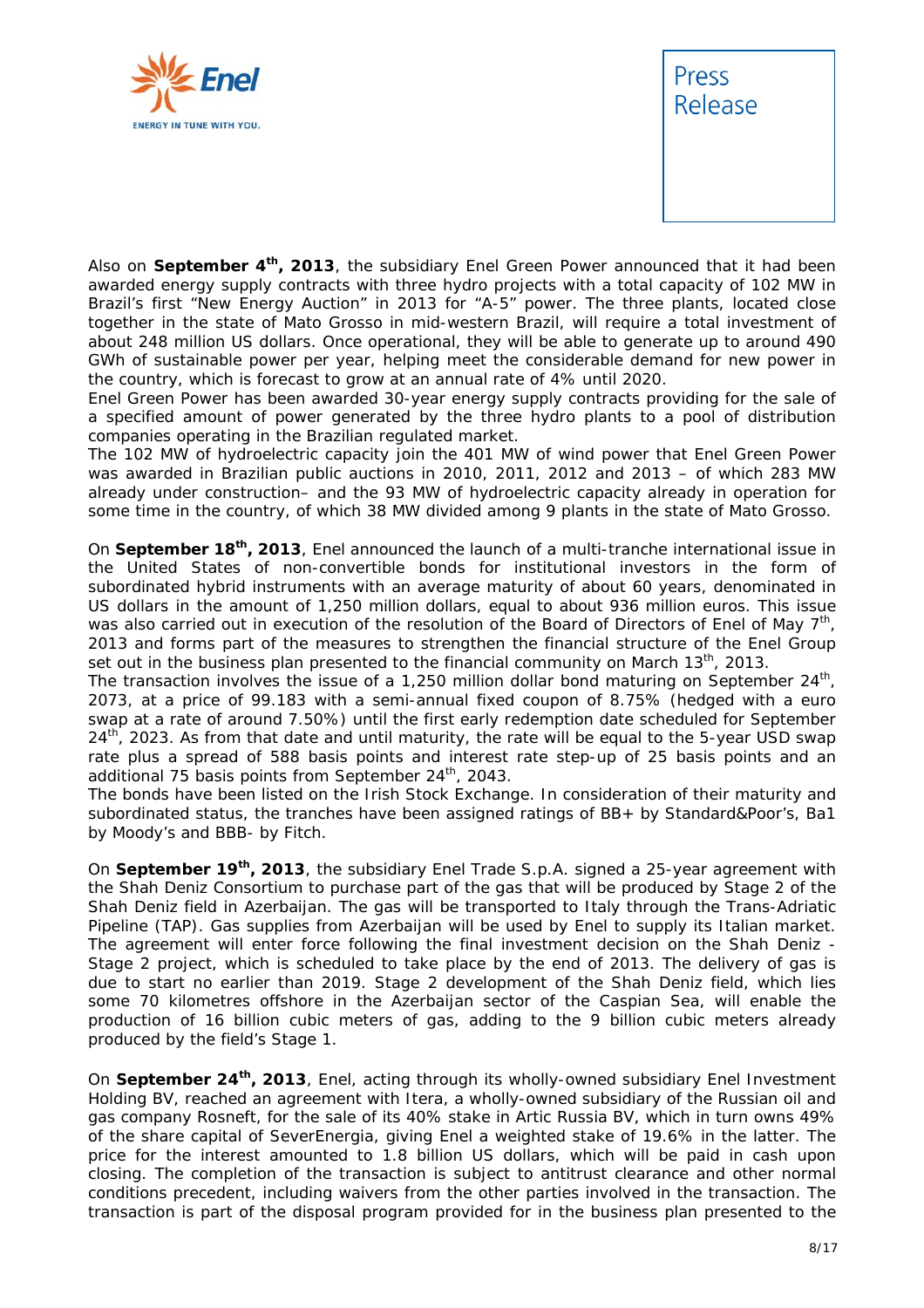



financial community on March  $13<sup>th</sup>$ , 2013. Enel will continue to operate in Russia, which remains a strategic country for the Group, in the generation and sale of electricity.

On **October 14th, 2013**, the Enel Group signed a memorandum of understanding with the China Huaneng Group (CHNG), which operates in the energy sector, aimed at strengthening cooperation on clean coal technologies, renewable energy and distributed generation. The memorandum is a product of the cooperation program between Enel, the Chinese Ministry of Science and Technology and the Italian Ministry for the Environment launched in 2008 to boost the use of environmentally sustainable technologies in power generation. Under the agreement, Enel's contribution will mainly apply to the areas of flue gas purification, carbon capture and storage, pilot project analysis of distributed power generation in urban areas with innovative environmentally sustainable technologies, renewable energy generation and the implementation of a regulatory framework to foster pilot cap and trade programs in China. The memorandum creates the conditions for profitable industrial cooperation between two utilities on pilot projects and advanced technology initiatives for centralized and distributed generation, also paving the way for promoting specific initiatives to enhance the efficiency and environmental performance of existing power plants and to jointly develop energy plants, including projects outside of China.

On **October 31st, 2013**, the subsidiary EGP was awarded the right to enter into energy supply contracts with the South African utility Eskom in the amount of 314 MW of solar projects and 199 MW of wind projects (for a total of 513 MW) in the third round of the renewable energy tender sponsored by the South African government. In accordance with the rules of the tender, EGP participated with vehicle companies, retaining a controlling 60% stake, in partnership with major local players. The four photovoltaic projects (Aurora, Tom Burke, Paleisheweul and Pulida) will be in the Northern Cape, Western Cape, Free State and Limpopo regions, in areas boasting the highest concentration of solar radiation in the country. The two wind projects (Gibson Bay and Cookhouse) will be located in the Eastern Cape region in areas with abundant wind resources. Upon their completion, expected in 2016, the six projects, which will require a total investment of about 630 million euros, will generate more than 1,300 GWh per year, making an environmentally sustainable contribution to meeting the country's rising energy demand.

\*\*\*\*\*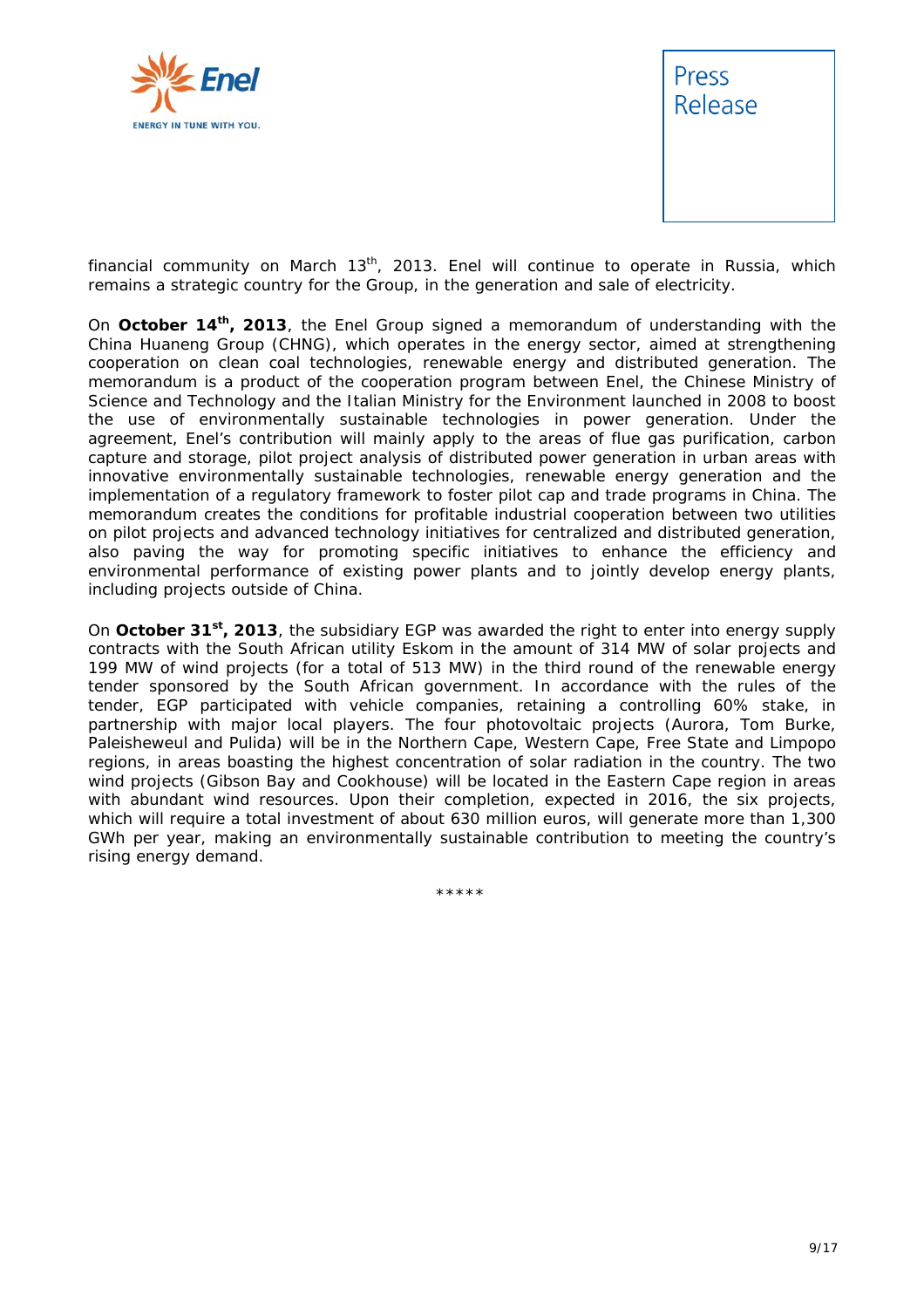



#### **OUTLOOK**

In the first nine months of 2013, the contraction in electricity demand in the euro-area countries, notably Italy (down 3.7%) and Spain (down 2.8%) underscored the persistence of the adverse economic climate in these two countries, although both of them saw the pace of the decline ease in the second and third quarters. The growth trend in some Latin America countries and Russia was confirmed.

In this context, Enel will continue, in line with the 2013-2017 Business Plan, to pursue the global efficiency-enhancement program launched last March and which at September 30<sup>th</sup>, 2013, had already exceeded the targets for the year as a whole. Enel is also continuing to optimize its investments, giving priority to development in emerging markets and in the renewable energy sector.

The continuation of these programs, together with actions undertaken to reduce debt, enable the Group to confirm the targets announced to the market for 2013, despite the adverse macroeconomic situation and persisting uncertainty of the regulatory system in Spain.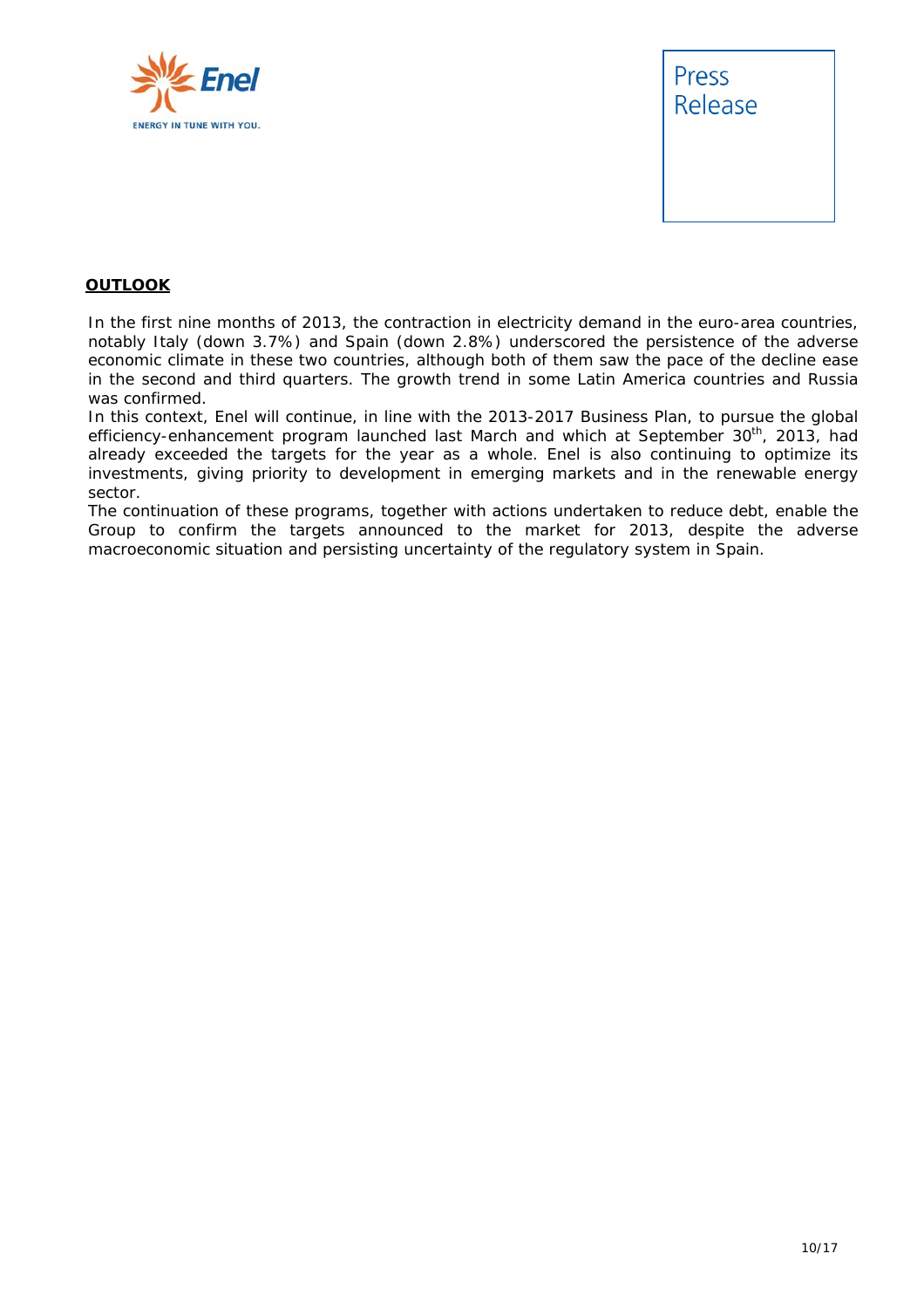



\*\*\*\*\*

*At 6:00 p.m. CET today, November 7th, 2011, a conference call will be held to present the results for the third quarter and the first nine months of 2013 to financial analysts and institutional investors. Journalists are also invited to listen in on the call. Documentation*  relating to the conference call will be available on Enel's website (www.enel.com) in the *Investor section from the beginning of the call.* 

Tables presenting the results of the individual business areas (which do not take account of *intersegment eliminations) are attached below, as are the condensed income statement, the statement of comprehensive income, the condensed balance sheet and the condensed cash flow statement for the Enel Group. A descriptive summary of the alternative performance indicators is also attached.* 

*The officer responsible for the preparation of the corporate financial reports, Luigi Ferraris, declares, pursuant to Article 154-bis, paragraph 2, of the Consolidated Law on Financial Intermediation, that the accounting information contained in this press release corresponds with that contained in the accounting documentation, books and records.* 

\*\*\*\*\*

#### **Results by business area**

The representation of performance and financial position by business area presented here is based on the approach used by management in assessing Group performance for the periods under review.

#### **Sales**

|          | <b>First nine</b><br>months<br>2013 | <b>First nine</b><br>months<br>2012 | Change  | Third<br>quarter<br>2013 | Third<br>quarter<br>2012 | Change   |
|----------|-------------------------------------|-------------------------------------|---------|--------------------------|--------------------------|----------|
| Revenues | 12.687                              | 13,860                              | $-8.5%$ | 3.975                    | 4,452                    | $-10.7%$ |
| EBITDA   | 678                                 | 494                                 | 37.2%   | 201                      | 166                      | 21.1%    |
| EBIT     | 272                                 | 161                                 | 68.9%   | 82                       | 35                       |          |
| Capex    | 50                                  | 53                                  | -5.7%   | 26                       | 33                       | $-21.2%$ |

**Results** (millions of euros):

#### **Generation and Energy Management**

| <b>Results</b> (millions of euros): |                                     |                                     |          |                          |                          |          |  |  |
|-------------------------------------|-------------------------------------|-------------------------------------|----------|--------------------------|--------------------------|----------|--|--|
|                                     | <b>First nine</b><br>months<br>2013 | <b>First nine</b><br>months<br>2012 | Change   | Third<br>quarter<br>2013 | Third<br>quarter<br>2012 | Change   |  |  |
| Revenues                            | 17,605                              | 17.222                              | 2.2%     | 5,453                    | 5.918                    | $-7.9%$  |  |  |
| EBITDA                              | 964                                 | 1.028                               | $-6.2%$  | 297                      | 334                      | $-11.1%$ |  |  |
| EBIT                                | 579                                 | 561                                 | 3.2%     | 161                      | 176                      | $-8.5%$  |  |  |
| Capex                               | 158                                 | 232                                 | $-31.9%$ | 62                       | 94                       | $-34.0%$ |  |  |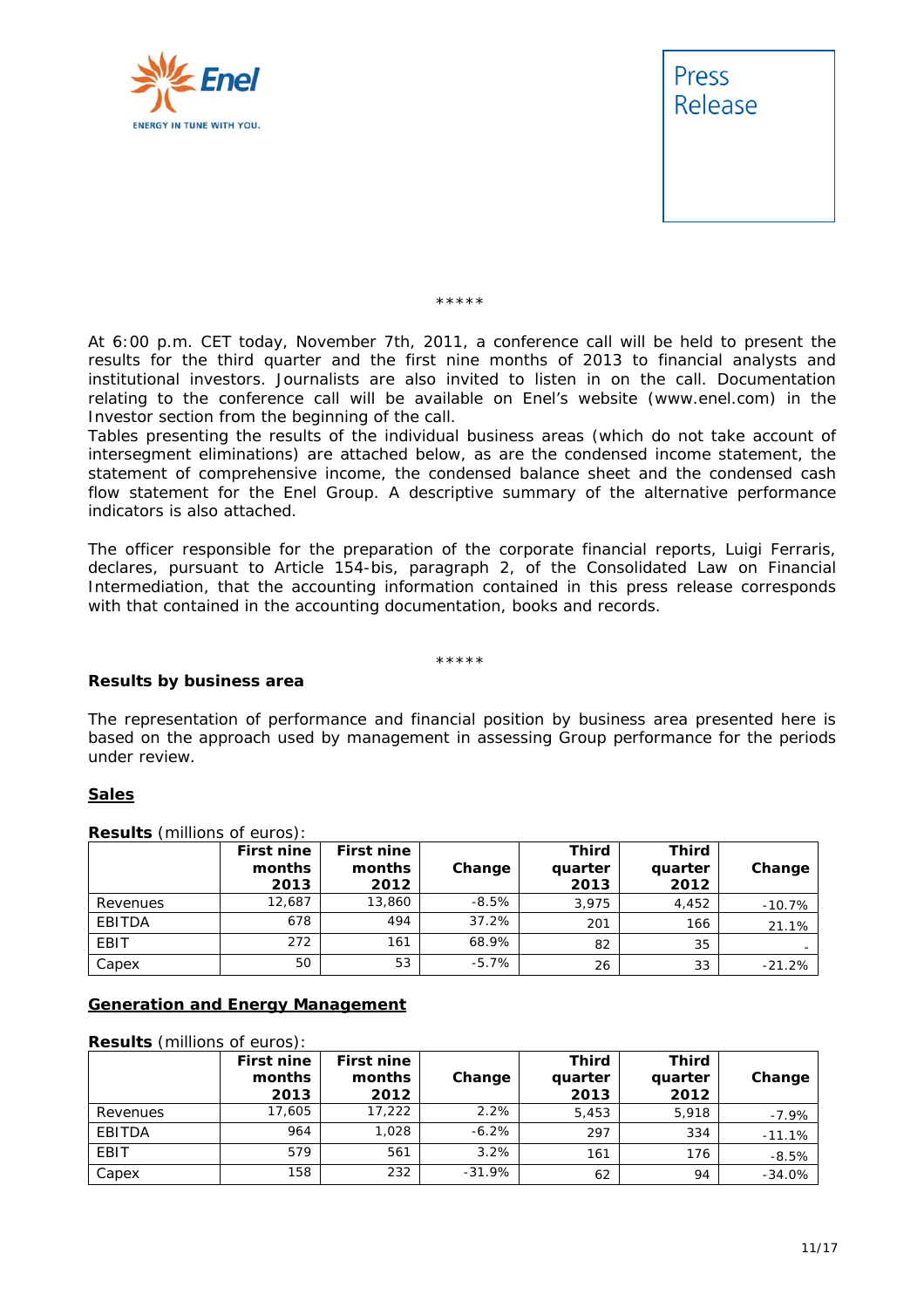



### **Infrastructure and Networks**

#### **Results** (millions of euros):

|          | <b>First nine</b><br>months<br>2013 | <b>First nine</b><br>months<br>2012 | Change   | Third<br>quarter<br>2013 | Third<br>quarter<br>2012 | Change   |
|----------|-------------------------------------|-------------------------------------|----------|--------------------------|--------------------------|----------|
| Revenues | 5.597                               | 6.082                               | $-8.0\%$ | 1.813                    | 2.298                    | $-21.1%$ |
| EBITDA   | 2,897                               | 3.264                               | $-11.2%$ | 931                      | 1.289                    | $-27.8%$ |
| EBIT     | 2.173                               | 2.496                               | $-12.9%$ | 694                      | 981                      | $-29.3%$ |
| Capex    | 723                                 | 1.011                               | $-28.5%$ | 240                      | 345                      | $-30.4%$ |

## **Iberia and Latin America**

| <b>Results</b> (millions of euros): |                                     |                                     |          |                          |                          |          |  |
|-------------------------------------|-------------------------------------|-------------------------------------|----------|--------------------------|--------------------------|----------|--|
|                                     | <b>First nine</b><br>months<br>2013 | <b>First nine</b><br>months<br>2012 | Change   | Third<br>quarter<br>2013 | Third<br>quarter<br>2012 | Change   |  |
| Revenues                            | 23,280                              | 25,140                              | $-7.4\%$ | 7.644                    | 8,645                    | $-11.6%$ |  |
| EBITDA                              | 5,325                               | 5,634                               | $-5.5%$  | 1.711                    | 1,960                    | $-12.7%$ |  |
| EBIT                                | 3.105                               | 3.379                               | $-8.1%$  | 929                      | 1,204                    | $-22.8%$ |  |
| Capex                               | 1,305                               | 1,472                               | $-11.3%$ | 502                      | 597                      | $-15.9%$ |  |

#### **International**

**Results** (millions of euros):

|          | <b>First nine</b><br>months<br>2013 | <b>First nine</b><br>months<br>2012 | Change   | Third<br>quarter<br>2013 | Third<br>quarter<br>2012 | Change   |
|----------|-------------------------------------|-------------------------------------|----------|--------------------------|--------------------------|----------|
| Revenues | 5,682                               | 6.324                               | $-10.2%$ | 1,865                    | 2,051                    | $-9.1%$  |
| EBITDA   | 903                                 | 1,105                               | $-18.3%$ | 338                      | 347                      | $-2.6%$  |
| EBIT     | 471                                 | 826                                 | $-43.0%$ | 209                      | 230                      | $-9.1%$  |
| Capex    | 593                                 | 794                                 | $-25.3%$ | 217                      | 279                      | $-22.2%$ |

### **Renewable Energy**

#### **Results** (millions of euros):

|          | First nine<br>months<br>2013 | <b>First nine</b><br>months<br>2012 | Change | <b>Third</b><br>quarter<br>2013 | <b>Third</b><br>quarter<br>2012 | Change  |
|----------|------------------------------|-------------------------------------|--------|---------------------------------|---------------------------------|---------|
| Revenues | 2.093                        | 1.924                               | 8.8%   | 591                             | 592                             | $-0.2%$ |
| EBITDA   | 1,311                        | 1.124                               | 16.6%  | 338                             | 317                             | 6.6%    |
| EBIT     | 848                          | 764                                 | 11.0%  | 181                             | 194                             | $-6.7%$ |
| Capex    | 831                          | 714                                 | 16.4%  | 279                             | 257                             | 8.6%    |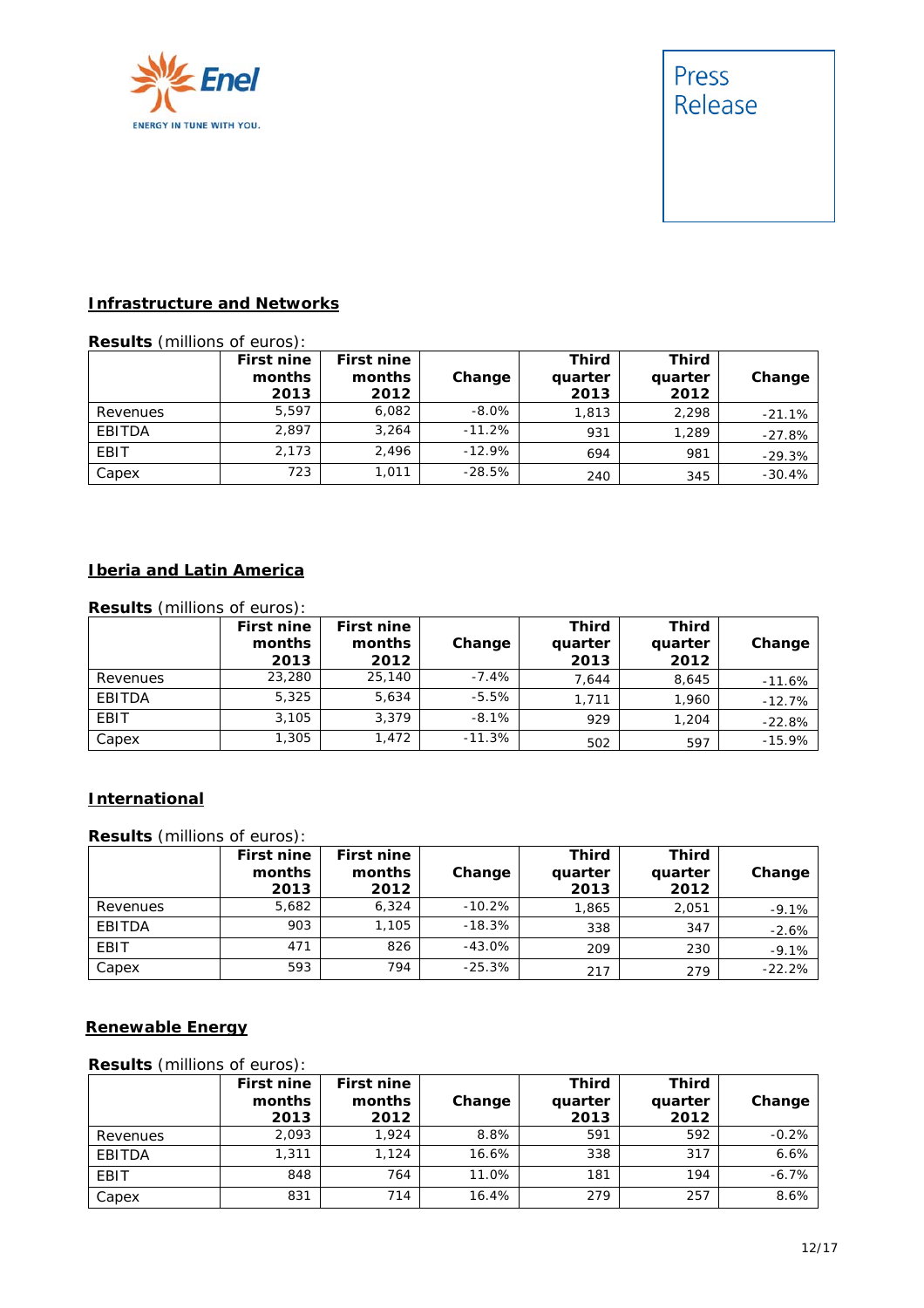



\*\*\*\*\*

#### **ALTERNATIVE PERFORMANCE INDICATORS**

The following section describes a number of alternative performance indicators, not envisaged under the IFRS-EU accounting standards, which are used in this press release in order to facilitate the assessment of the Group's performance and financial position.

- **EBITDA**: an indicator of Enel's operating performance, calculated as "Operating income" plus "Depreciation, amortization and impairment losses";
- **net financial debt:** an indicator of Enel's financial structure, determined by "Long-term loans", "Short-term loans and current portion of long-term loans", less "Cash and cash equivalents" and the current financial assets" and non-current financial assets (financial receivables and securities other than equity investments) reported under "Other current assets" and "Other non-current assets";
- **net capital employed:** calculated as the sum of "Current assets", "Non-current assets" and "Net assets held for sale", less "Current liabilities" and "Non-current liabilities", excluding items previously considered in the definition of net financial debt;
- **net assets held for sale**: calculated as the algebraic sum of "Assets held for sale" and "Liabilities held for sale";
- **group net ordinary income:** defined as that part of "Group net income" derived from ordinary business operations.

Enel press releases have all now smartphone and tablet versions. Download Enel Mobile App from Apple Store, Google Play and BlackBerry App World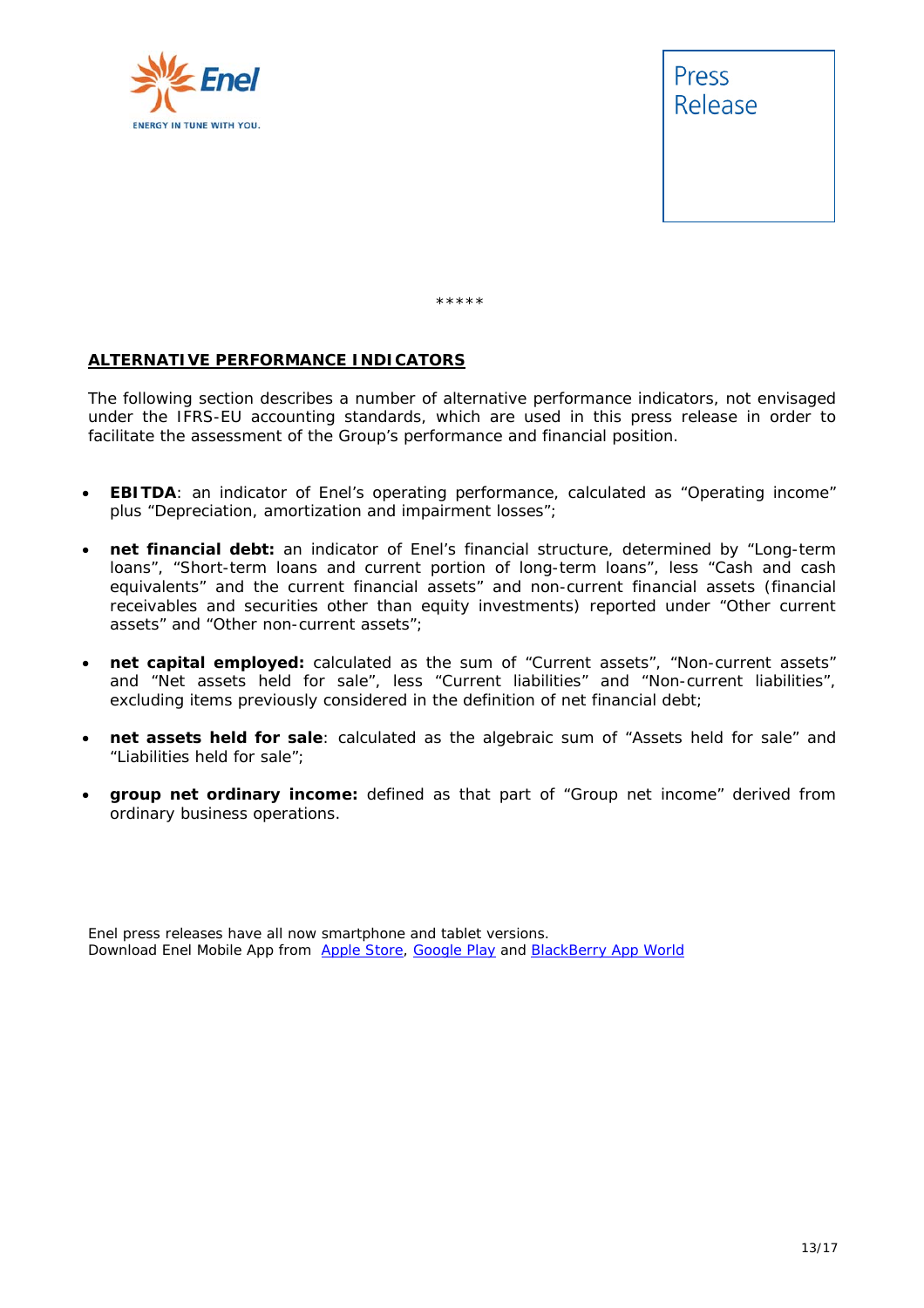



# **Condensed Consolidated Income Statement**

| 3rd Quarter |                  |          |         | Millions of euro                                                                                                 | First nine months |                  |          |          |
|-------------|------------------|----------|---------|------------------------------------------------------------------------------------------------------------------|-------------------|------------------|----------|----------|
| 2013        | 2012<br>restated | Change   |         |                                                                                                                  | 2013              | 2012<br>restated |          | Change   |
| 18,992      | 21,207           | (2, 215) |         | -10.4% Total revenues                                                                                            | 59.149            | 61,899           | (2,750)  | $-4.4%$  |
| 14,975      | 16,888           | (1, 913) |         | -11.3% Total costs                                                                                               | 46,584            | 49,361           | (2, 777) | $-5.6%$  |
| (123)       | 102              | (225)    |         | Net income/(charges) from commodity risk<br>- management                                                         | (378)             | 198              | (576)    |          |
| 3,894       | 4,421            |          |         | (527) -11.9% GROSS OPERATING MARGIN                                                                              | 12,187            | 12,736           | (549)    | $-4.3%$  |
| 1,584       | 1,620            | (36)     |         | Depreciation, amortization and impairment<br>$-2.2\%$ losses                                                     | 4,709             | 4,550            | 159      | 3.5%     |
| 2,310       | 2,801            | (491)    |         | -17.5% OPERATING INCOME                                                                                          | 7,478             | 8,186            | (708)    | $-8.6%$  |
| 431         | 443              | (12)     | $-2.7%$ | Financial income                                                                                                 | 1,877             | 1,940            | (63)     | $-3.2%$  |
| 1,180       | 1,268            | (88)     |         | -6.9% Financial expense                                                                                          | 3,893             | 4,266            | (373)    | $-8.7%$  |
| (749)       | (825)            | 76       |         | -9.2% Total financial income/(expense)                                                                           | (2,016)           | (2, 326)         | 310      | $-13.3%$ |
| 14          | 20               | (6)      |         | Share of gains/(losses) on investments<br>-30.0% accounted for using the equity method                           | 69                | 65               | 4        | 6.2%     |
| 1,575       | 1,996            | (421)    |         | -21.1% INCOME BEFORE TAXES                                                                                       | 5,531             | 5,925            | (394)    | $-6.6%$  |
| 605         | 794              | (189)    |         | -23.8% Income taxes                                                                                              | 2,078             | 2,309            | (231)    | $-10.0%$ |
| 970         | 1,202            | (232)    |         | -19.3% Income from continuing operations                                                                         | 3,453             | 3,616            | (163)    | $-4.5%$  |
|             |                  |          |         | - Net income from discontinued operations                                                                        |                   |                  |          |          |
| 970         | 1,202            | (232)    |         | <b>NET INCOME FOR THE PERIOD</b><br>(shareholders of the Parent Company and<br>-19.3% non-controlling interests) | 3,453             | 3,616            | (163)    | $-4.5%$  |
| 655         | 949              | (294)    |         | Attributable to shareholders of the Parent<br>-31.0% Company                                                     | 2,335             | 2,784            | (449)    | $-16.1%$ |
| 315         | 253              | 62       |         | 24.5% Attributable to non-controlling interests                                                                  | 1,118             | 832              | 286      | 34.4%    |
|             |                  |          |         | Net earnings attributable to shareholders of the<br>Parent Company per share (euro) <sup>(1)</sup>               | 0.25              | 0.30             | (0.05)   | $-16.7%$ |

(1) The Group's diluted earnings per share are equal to net earnings per share.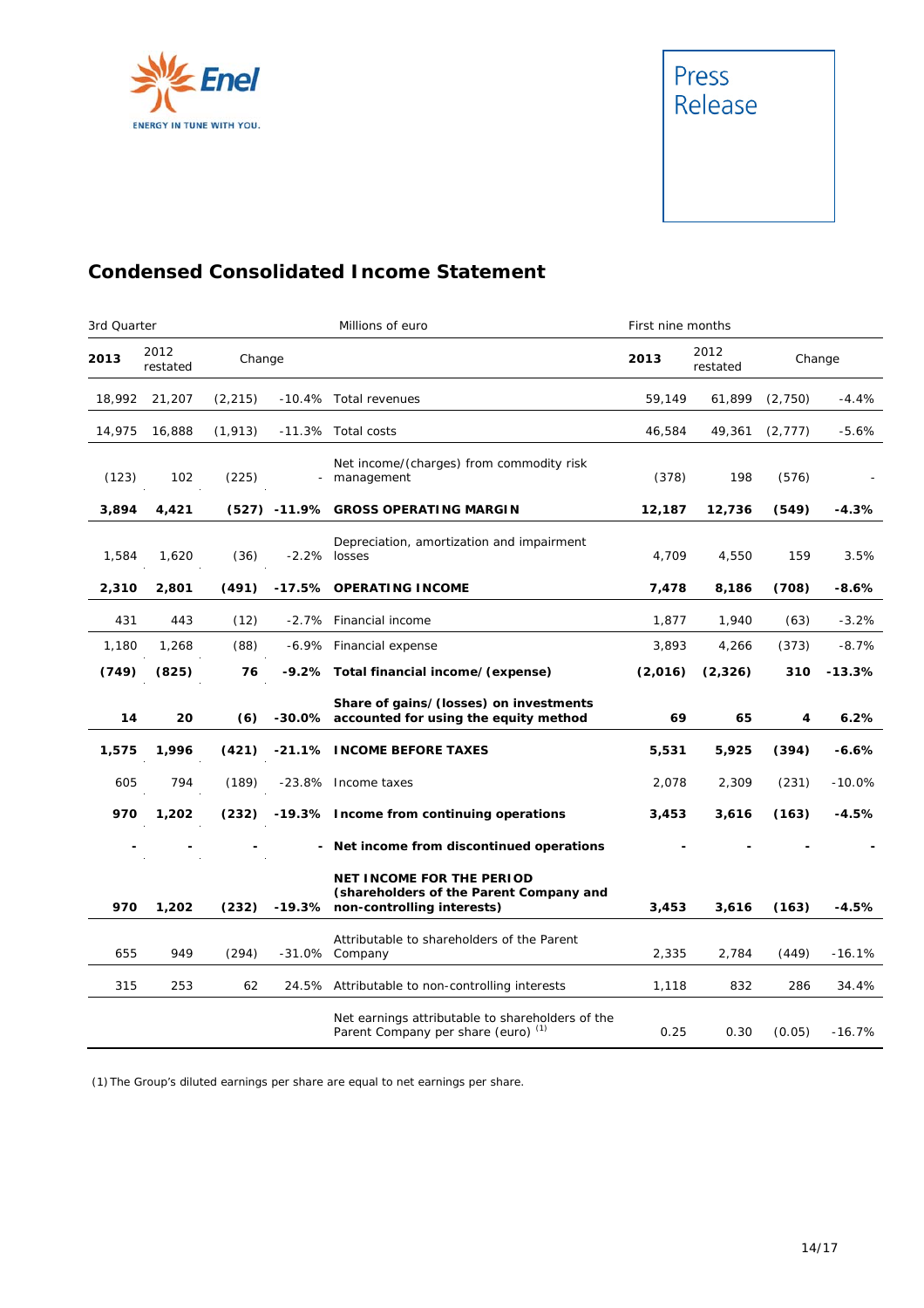



# **Statement of Comprehensive Income**

| Millions of euro                                                                                | First nine<br>months |                  |  |
|-------------------------------------------------------------------------------------------------|----------------------|------------------|--|
|                                                                                                 | 2013                 | 2012<br>restated |  |
| Net income for the period (shareholders of the Parent Company and<br>non-controlling interests) | 3.453                | 3.616            |  |
| Other comprehensive income recyclable to profit or loss:                                        |                      |                  |  |
| Effective portion of change in the fair value of cash flow hedges                               | (148)                | (319)            |  |
| Income recognized in equity by companies accounted for using the equity<br>method               | (12)                 | (4)              |  |
| Change in the fair value of financial investments available for sale                            | (81)                 | (329)            |  |
| Exchange rate differences                                                                       | (2.168)              | 468              |  |
| Income/(Loss) recognized directly in equity                                                     | (2.409)              | (184)            |  |
| Comprehensive income for the year                                                               | 1.044                | 3.432            |  |
| Attributable to:                                                                                |                      |                  |  |
| - shareholders of the Parent Company                                                            | 1.267                | 2.225            |  |
| - non-controlling interests                                                                     | (223)                | 1.207            |  |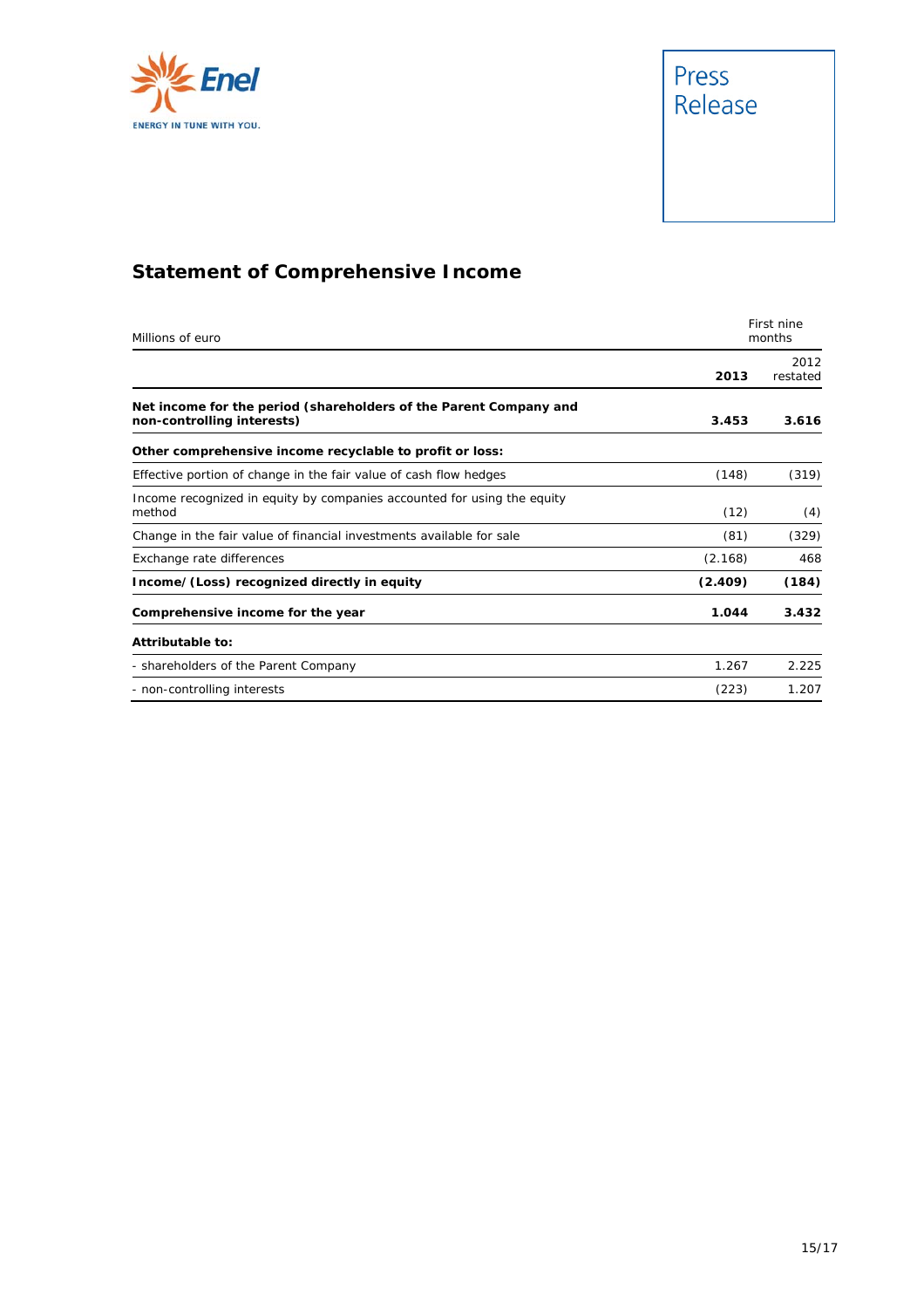



## **Condensed Consolidated Balance Sheet**

Millions of euro

|                                                                 | 2013    | at Sept. 30, at Dec. 31, 2012<br>restated | Change   |
|-----------------------------------------------------------------|---------|-------------------------------------------|----------|
| <b>ASSETS</b>                                                   |         |                                           |          |
| <b>Non-current assets</b>                                       |         |                                           |          |
| - Property, plant and equipment and intangible assets           | 100,703 | 103,388                                   | (2,685)  |
| - Goodwill                                                      | 15,812  | 15,918                                    | (106)    |
| - Equity investments accounted for using the equity method      | 717     | 1,115                                     | (398)    |
| - Other non-current assets (1)                                  | 12,851  | 13,134                                    | (283)    |
| Total                                                           | 130,083 | 133,555                                   | (3, 472) |
| <b>Current assets</b>                                           |         |                                           |          |
| - Inventories                                                   | 3,472   | 3,338                                     | 134      |
| Trade receivables                                               | 12,939  | 11,719                                    | 1,220    |
| - Cash and cash equivalents                                     | 8,152   | 9,891                                     | (1, 739) |
| - Other current assets <sup>(2)</sup>                           | 15,461  | 13,274                                    | 2,187    |
| Total                                                           | 40,024  | 38,222                                    | 1,802    |
| <b>Assets held for sale</b>                                     | 636     | 317                                       | 319      |
| <b>TOTAL ASSETS</b>                                             | 170,743 | 172,094                                   | (1, 351) |
| LIABILITIES AND SHAREHOLDERS' EQUITY                            |         |                                           |          |
| - Equity attributable to the shareholders of the Parent Company | 35,604  | 35,775                                    | (171)    |
| - Equity attributable to non-controlling interests              | 17,413  | 16,312                                    | 1,101    |
| Total shareholders'equity                                       | 53,017  | 52,087                                    | 930      |
| Non-current liabilities                                         |         |                                           |          |
| - Long-term loans                                               | 55,236  | 55,959                                    | (723)    |
| - Provisions and deferred tax liabilities                       | 23,722  | 24,973                                    | (1, 251) |
| - Other non-current liabilities                                 | 3,543   | 3,704                                     | (161)    |
| Total                                                           | 82,501  | 84,636                                    | (2, 135) |
| <b>Current liabilities</b>                                      |         |                                           |          |
| - Short-term loans and current portion of long-term loans       | 9,307   | 8,027                                     | 1,280    |
| - Trade payables                                                | 10,426  | 13,903                                    | (3, 477) |
| - Other current liabilities                                     | 15,470  | 13,433                                    | 2,037    |
| Total                                                           | 35,203  | 35,363                                    | (160)    |
| Liabilities held for sale                                       | 22      | 8                                         | 14       |
| <b>TOTAL LIABILITIES</b>                                        | 117,726 | 120,007                                   | (2, 281) |
| TOTAL LIABILITIES AND SHAREHOLDERS' EQUITY                      | 170,743 | 172,094                                   | (1, 351) |

(1) Of which long-term financial receivables and other securities at September 30, 2013 for €3.507 million (€3.430 million at December 31, 2012) and €153 million (€146 million at December 31, 2012), respectively.

(2) Of which current portion of long-term financial receivables, short-term financial receivables and other securities at September 30, 2013 for €6,320 million (€5,318 million at December 31, 2012), €2,390 million (€2,211 million at December 31, 2012) and €31 million (€42 million at December 31, 2012), respectively.